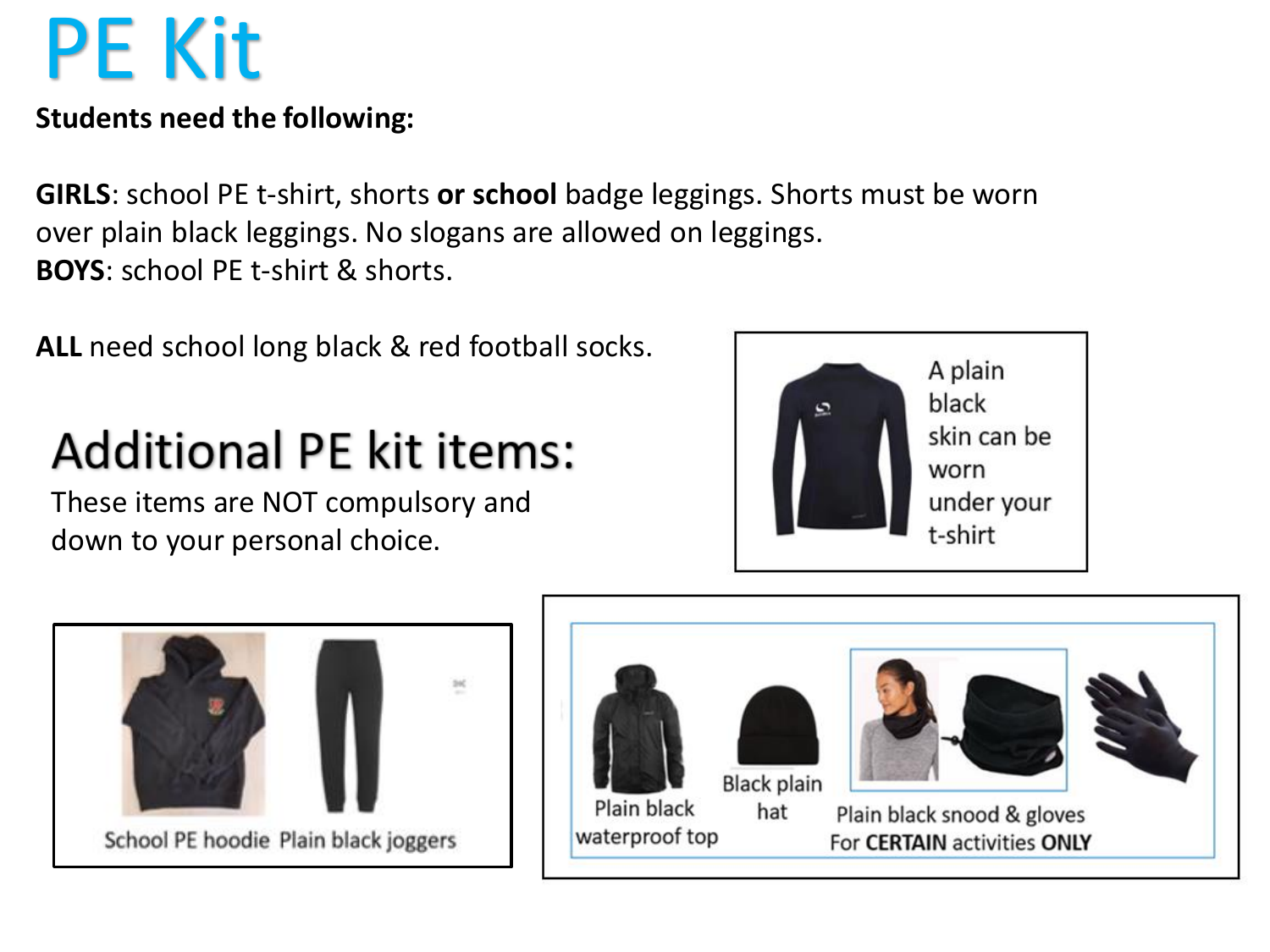## **Shin Pads**



• Shin pads must be brought to every football lesson in all years 5 to 8. We have some spares to lend out, but not many.

# **Mouth Guards**



• Mouth guards will be needed for all rugby lessons in Yr7&8. Sports Direct have a wide variety of prices & standards. Mouth guards can be purchased from school for £4 via ParentPay and collected from Mr Walton.

**IMPORTANT – This is compulsory due to Health & Safety standards in ALL schools and will also be needed at High School level. If your child looks after them, they will last them for the rest of their school life.**